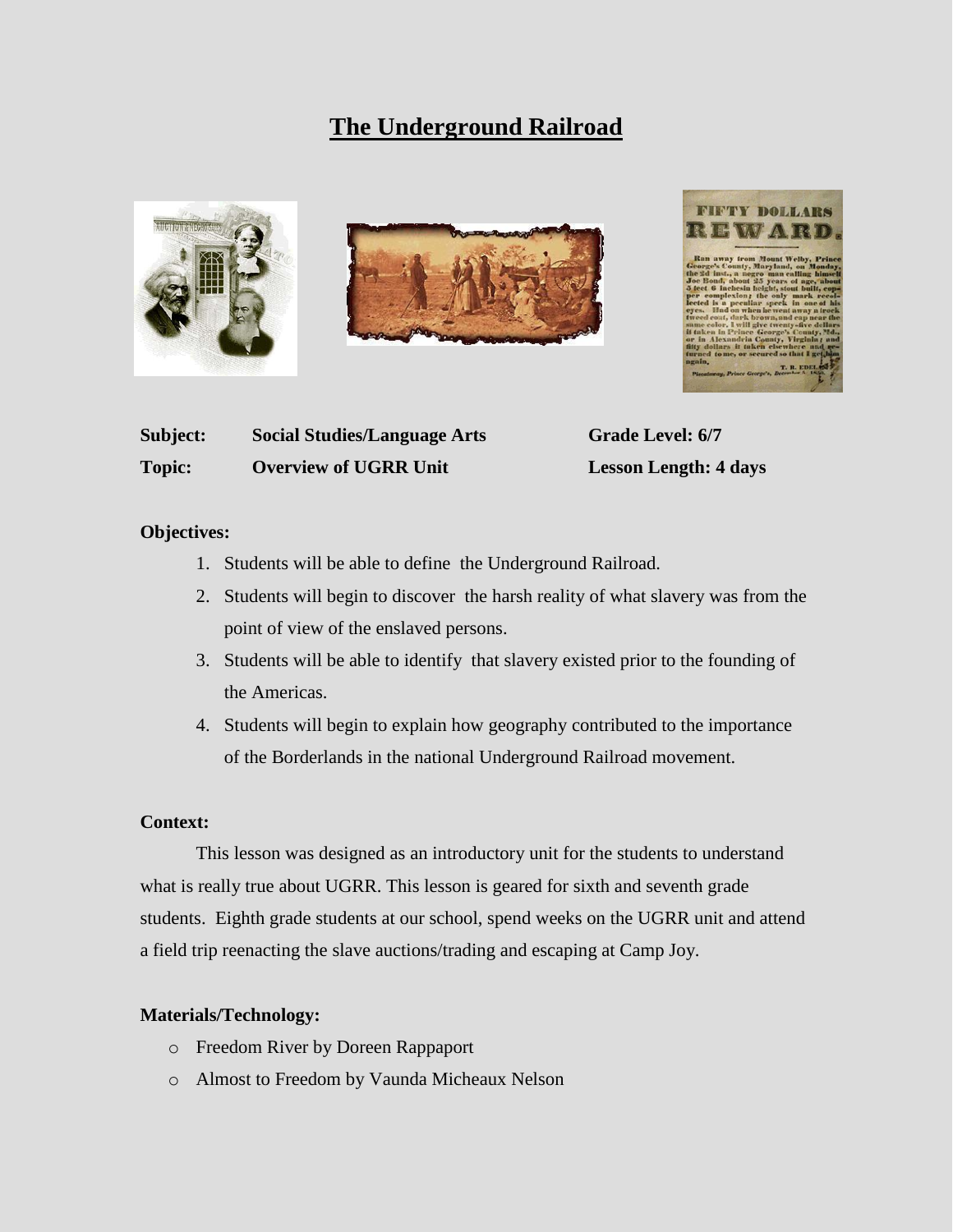- o Slavery in Ancient Egypt and Mesopotamia by Jacqueline Denbar Greene
- o The Middle Passage by Tom Feelings
- o Bound for the North Star by Dennis Fradin
- o Escape From Slavery by Doreen Rappaport
- o The Abolition of American Slavery by James Tackach
- o Overhead Projector
- o Anticipation Guide
- o Literature Circle Worksheet
- o Crayons/Markers
- o Pencil
- o Paper/Journal

### **Procedures:**

#### **Day One**

- 1. Pass out the Anticipation Guide to students before discussing the UGRR.
- 2. Discuss and take notes on vocabulary terms and symbols of the UGRR.
- 3. Explain misconceptions and myths about the UGRR.
- 4. Read and discuss Freedom River by Doreen Rappaport.
- 5. Read and discuss Almost to Freedom by Vaunda Micheaux Nelson.
- 6. Have the students fill out an exit slip: What were two things that you learned about the UGRR that you did not know prior to today?

### **Day Two**

- 1. Review from yesterday's lesson.
- 2. Journal response to overhead with picture from Middle Passage by Tom Feelings. (What do you see? What's going on in the picture? What can you tell about the facial expressions from the people depicted in the book?
- 3. History of Slavery Mini Lesson:

Use Chapter One (*How did Slavery Begin*) from Slavery in Ancient Egypt and Mesopotamia by Jacqueline Dembar Greene.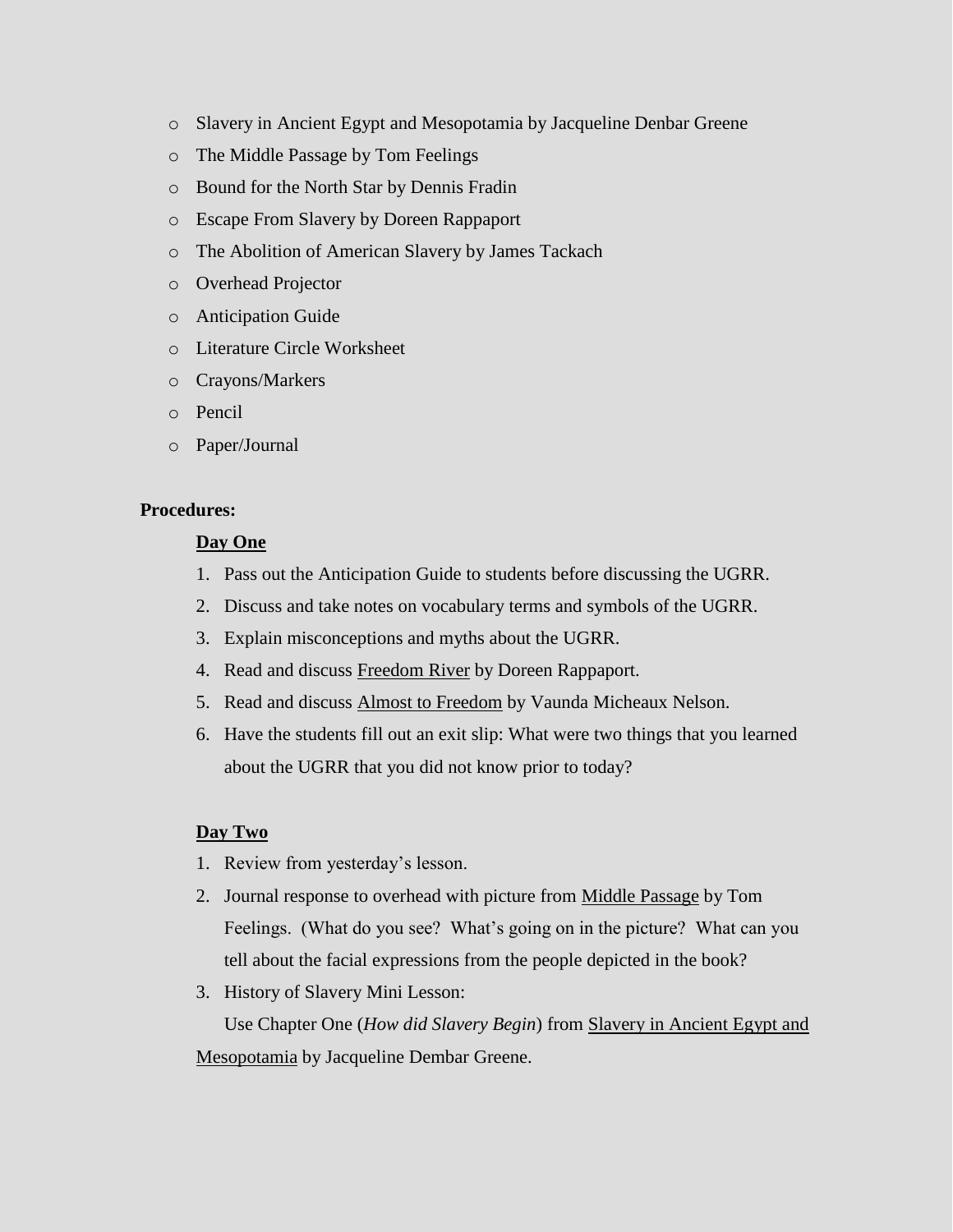- 4. Trans-Atlantic Slave Trade-Hands on Activity: Divide students into four sections of the room. Each section represents an area in the world during the Trans-Atlantic Slave Trade. Explain that each area has certain items that they produce a surplus of goods. The surplus of goods must be traded for items that their area needs/wants. Discuss how slaves were looked upon as property not humans. Because of this, they were traded for silks, spices, and other goods.
- 5. Debrief the experience. Brief overview of the Fugitive Slave Act of 1850. Get historical information from the book: The Abolition of American Slavery by James Tackach.

## **Day Three**

- 1. Journal Response/Share- What would you do if you were a slave? Would you try to escape or stay with your master? What would you do if you were a free person? Would you "turn your cheek" or help the enslaved persons to freedom?
- 2. Divide the class into groups of 3-4 for Literature Circles.
- 3. Explain that each group will read a different slave narrative from Bound for the North Star and answer the following reading worksheet to go along with the reading.
- 4. The students will then have to present a summary of their assigned narrative to the class along with a drawing of one of the scenes from the narrative that they feel is important.
- 5. Teacher will read to the class examples of how inventive people were in order to escape slavery using Escape from Slavery by Doreen Rappaport.

### **Day Four**

- 1. Show scrapbook of the local history of the UGRR.
- 2. Go over the anticipation guide.
- 3. Students will then complete the on-demand writing prompt. (See attached)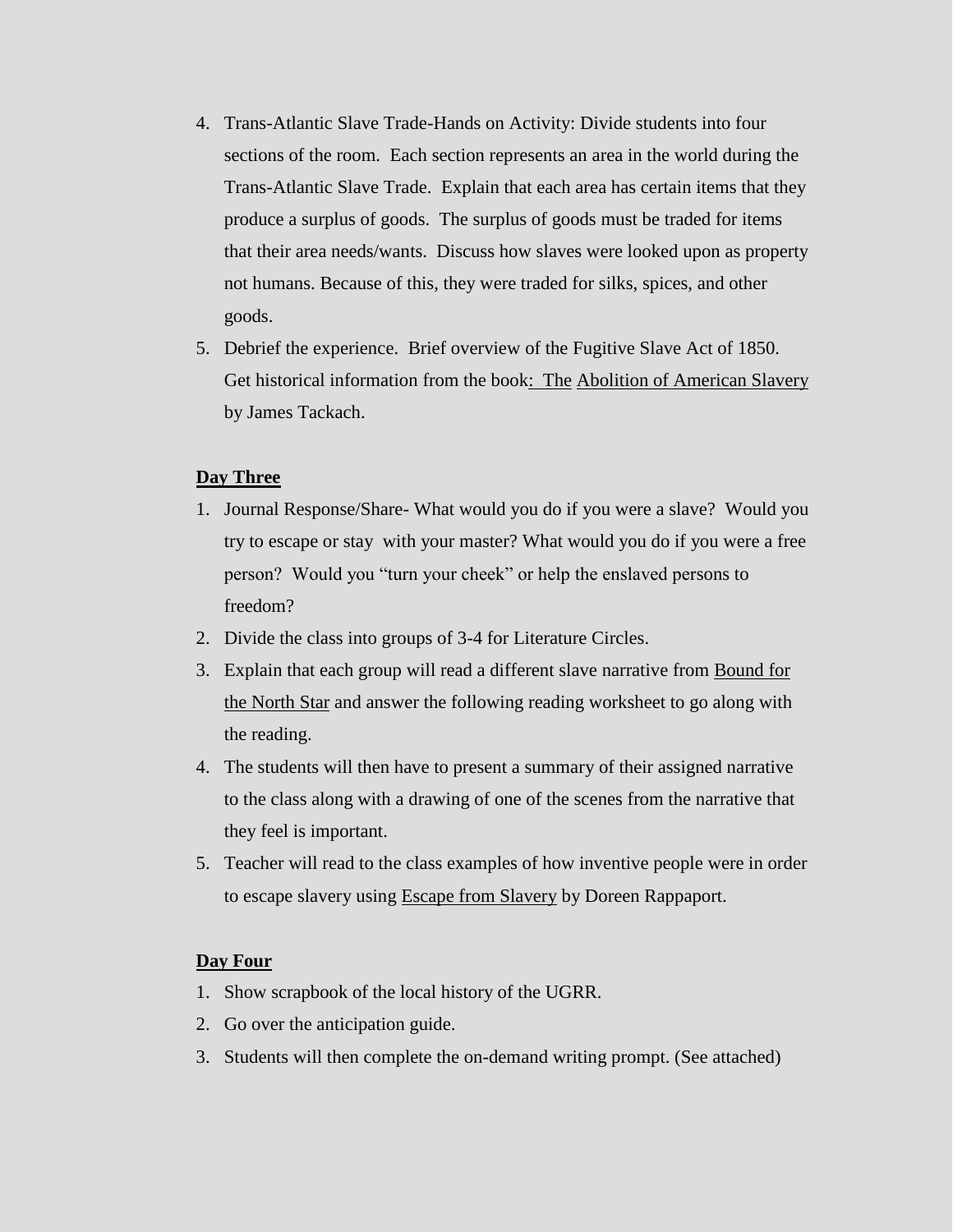## **Student Assessment:**

Students will receive participation grades for the journal responses and hands on activity. Students will also be graded on their on-demand writing assignment.

## **Follow-Up Activity:**

Share different on-demand responses. Reinforce the techniques that need to be used when writing an effective on-demand writing response.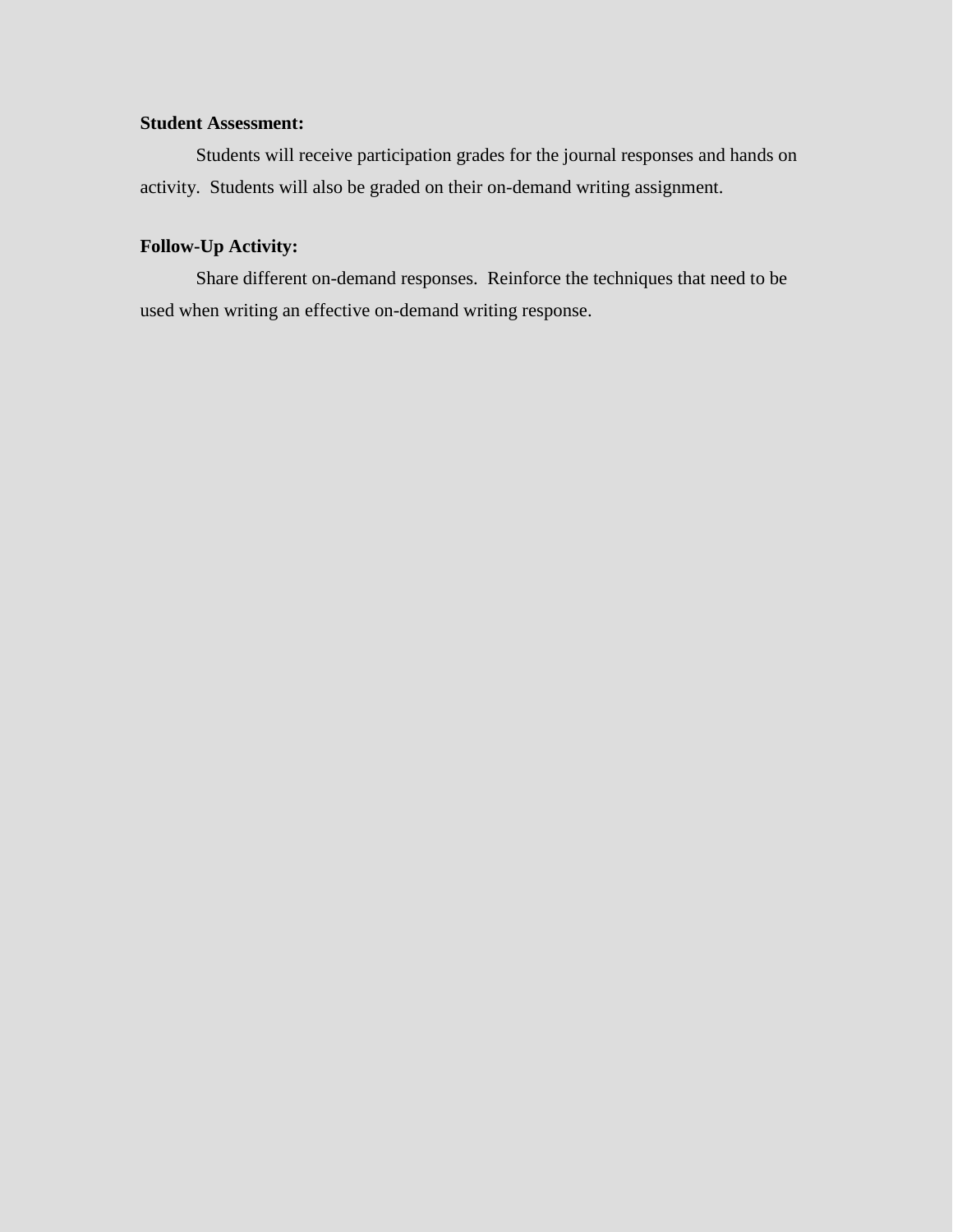# **Anticipation Guide for the UGRR Unit**

Directions: Simply put a check mark for TRUE or FALSE next to each statement.

|                                             | TRUE | <b>FALSE</b> |
|---------------------------------------------|------|--------------|
| 1. The UGRR was a train that went           |      |              |
| underground.                                |      |              |
|                                             |      |              |
| 2. There were symbols and specific          |      |              |
| vocabulary people used on the UGRR.         |      |              |
|                                             |      |              |
| 3. The Ohio River was shallow enough        |      |              |
| for people to walk across it.               |      |              |
|                                             |      |              |
| 4. Slavery began in America                 |      |              |
|                                             |      |              |
| 5. The tri-state area is well-known for the |      |              |
| enslaved persons trying to reach freedom.   |      |              |
|                                             |      |              |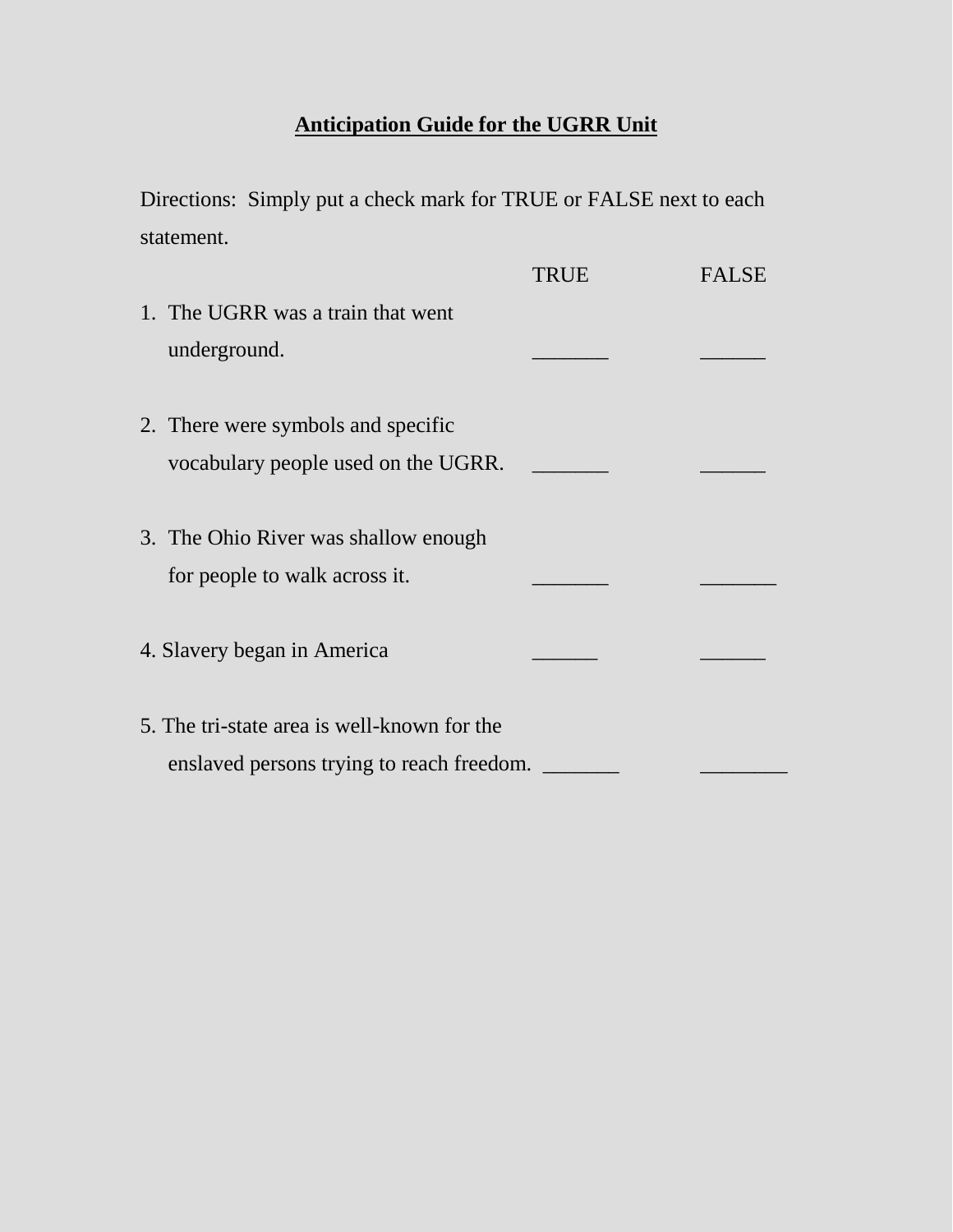# **Literature Circle Questions on Slave Narratives**

**Directions: After reading the assigned slave narrative, as a group answer the following questions. On the back of this paper, draw a scene from your assigned narrative and be able to explain the importance of it to the rest of the class.**

1. Who was the narrative about?

2. Describe some of the conflicts that the person had to face daily.

3. Identify where was the person from.

4. Identify the time period in which the person was enslaved.

5. Describe in detail any efforts the person used in order to escape to freedom.